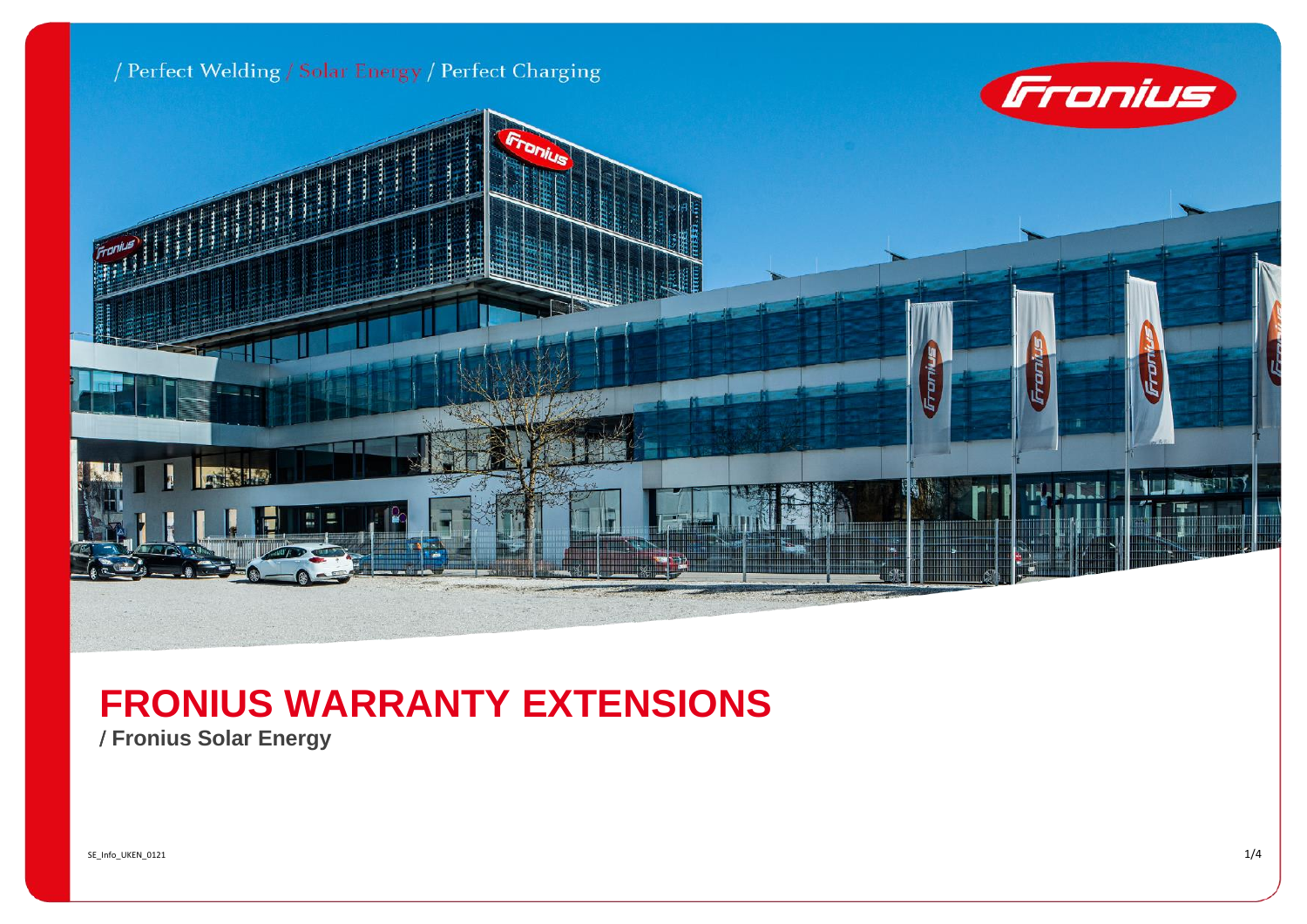

## **Ready for the future with Fronius warranty extensions An ideal long-term protection for your photovoltaic system**

Reliability, durability and sustainability are of great importance for owners of photovoltaic systems - just like for Fronius. Therefore, we offer you the opportunity to extend the warranty of your Fronius products to 10, 15 or 20 years for an additional charge. You benefit from the unique high-quality service of our Fronius Support and our Fronius Service Partners.

## FOR MAXIMUM FLEXIBILITY FRONIUS OFFERS TWO WARRANTY MODELS:

- The Fronius warranty extension is a low-cost way of covering your risk. In case of warranty, Fronius will cover material costs.
- / With the Fronius warranty extension plus package, your photovoltaic system is protected by a comprehensive safety package. In case of warranty, Fronius will cover transport, service and material costs.



\*) free registration of Fronius products possible (depending on the country warranty models can vary)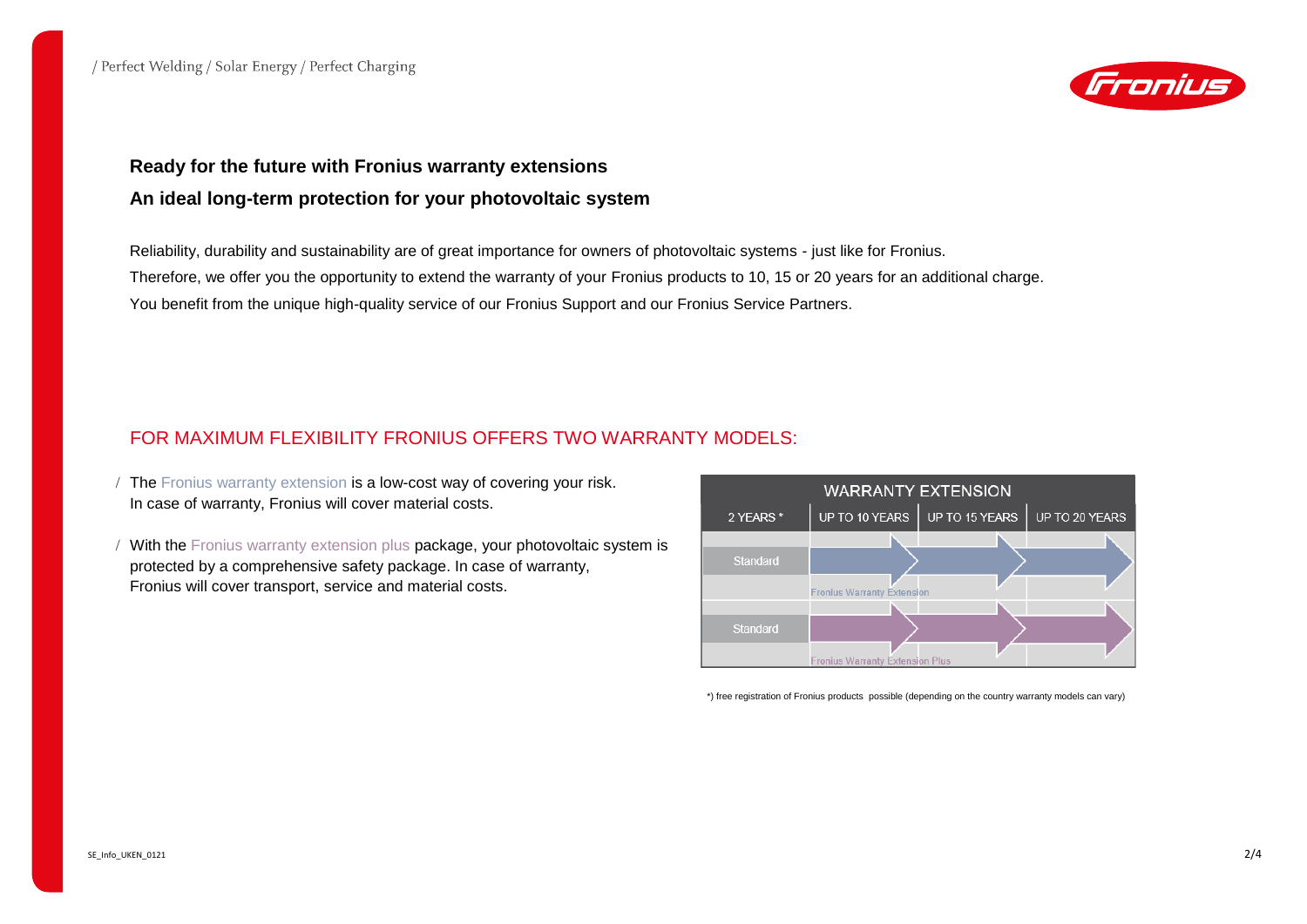

| <b>OVERVIEW OF FRONIUS WARRANTY EXTENSIONS</b>                                                                                                                                                                                                                                                                                         | <b>FRONIUS WARRANTY EXTENSION</b> |                |                | <b>FRONIUS WARRANTY EXTENSION PLUS</b> |                |                |
|----------------------------------------------------------------------------------------------------------------------------------------------------------------------------------------------------------------------------------------------------------------------------------------------------------------------------------------|-----------------------------------|----------------|----------------|----------------------------------------|----------------|----------------|
|                                                                                                                                                                                                                                                                                                                                        | up to 10 years                    | up to 15 years | up to 20 years | up to 10 years                         | up to 15 years | up to 20 years |
| <b>Category 1</b><br>Fronius Galvo 1.5-1, 2.0-1, 2.5-1;                                                                                                                                                                                                                                                                                | 41,200,170                        | 41,200,171     | 41,200,172     | 41,200,173                             | 41,200,174     | 41,200,175     |
| <b>Category 2</b><br>Fronius Galvo 3.0-1, 3.1-1;<br>Fronius Primo 3.0-1, 3.5-1, 3.6-1, 4.0-1, 4.6-1, 5.0-1, 6.0-1;<br>Fronius Symo 3.0-3-S, 3.0-3-M; 3.7-3-S, 3.7-3-M, 4.5-3-S, 4.5-3-M, 5.0-3-M; 6.0-3-M;<br>Fronius Symo Hybrid 3.0-3-S, 4.0-3-S, 5.0-3-S;<br>Symo GEN24 3.0, 4.0, 5.0;<br>Primo GEN24 3.0, 3.6, 4.0, 4.6, 5.0, 6.0; | 41,200,176                        | 41,200,177     | 41.200.178     | 41,200,179                             | 41,200,180     | 41.200.181     |
| <b>Category 3</b><br>Fronius Primo 8.2-1;<br>Fronius Symo 7.0-3-M, 8.2-3-M, 10.0-3-M;<br>Symo GEN24 6.0, 8.0, 10.0;                                                                                                                                                                                                                    | 41,200,182                        | 41,200,183     | 41,200,184     | 41,200,185                             | 41,200,186     | 41,200,187     |
| <b>Category 4</b><br>Fronius Symo 12.5-3-M;                                                                                                                                                                                                                                                                                            | 41,200,188                        | 41,200,189     | 41,200,190     | 41,200,191                             | 41,200,192     | 41,200,193     |
| <b>Category 5</b><br>Fronius Symo 15.0-3-M, 17.5-3-M;                                                                                                                                                                                                                                                                                  | 41,200,194                        | 41,200,195     | 41,200,196     | 41,200,197                             | 41,200,198     | 41,200,199     |
| <b>Category 6</b><br>Fronius Symo 20.0-3-M;<br>Fronius Eco 25.0-3, 27.0-3;                                                                                                                                                                                                                                                             | 41,200,200                        | 41,200,201     | 41.200.202     | 41,200,203                             | 41,200,204     | 41,200,205     |